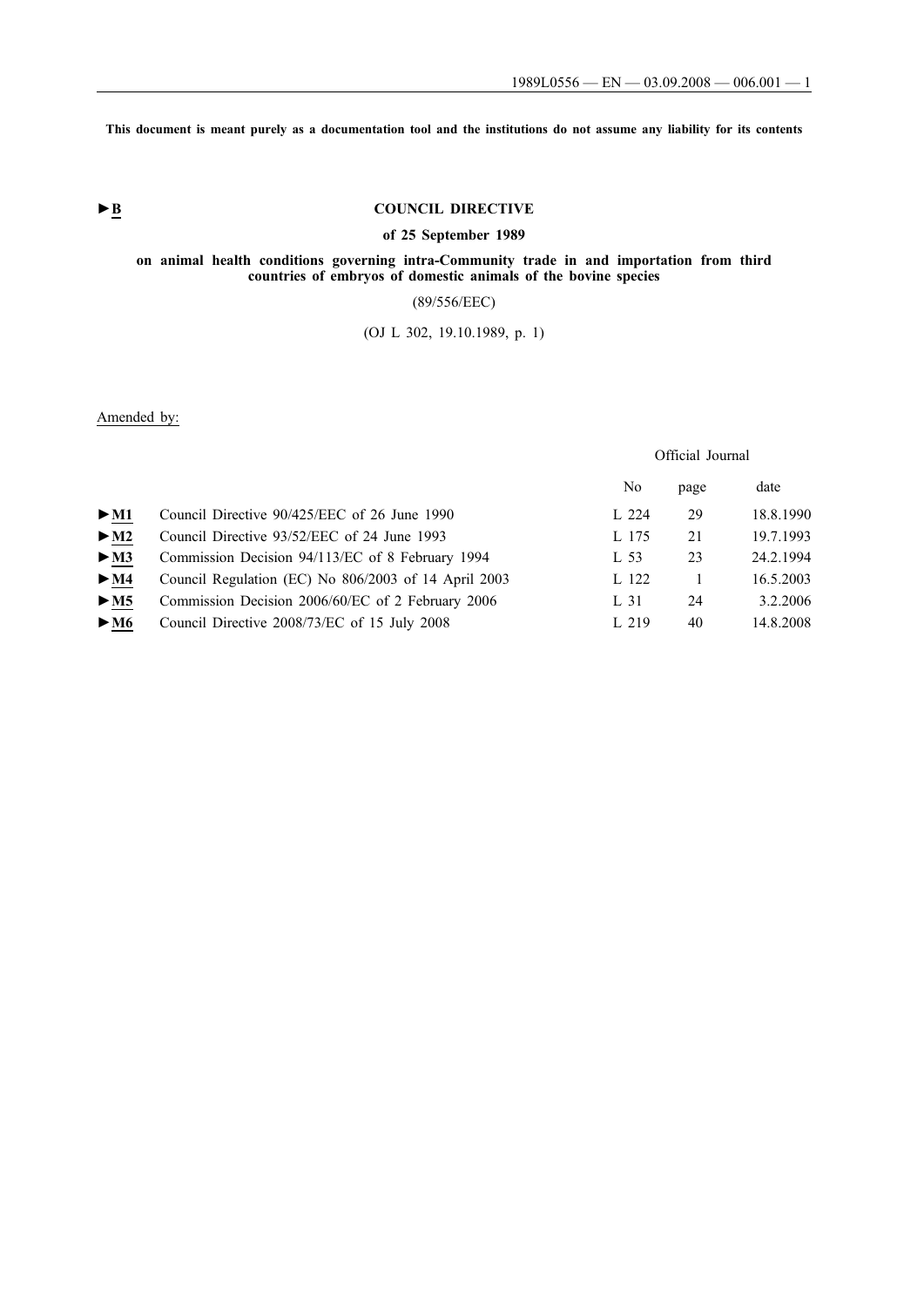#### **COUNCIL DIRECTIVE**

#### **of 25 September 1989**

#### **on animal health conditions governing intra-Community trade in and importation from third countries of embryos of domestic animals of the bovine species**

#### (89/556/EEC)

THE COUNCIL OF THE EUROPEAN COMMUNITIES,

Having regard to the Treaty establishing the European Economic Community, and in particular Article 43 thereof,

Having regard to the proposal from the Commission  $(1)$ ,

Having regard to the opinion of the European Parliament  $(2)$ ,

Having regard to the opinion of the Economic and Social Committee  $(3)$ ,

Whereas the use of embryos of domestic animals of the bovine species is part of an efficient breeding policy which leads to better productivity and increased margins in this sector; whereas, in addition, the free movement of such embryos should encourage a rational development by taking into account the use of optimum production factors;

Whereas the provisions relating to animal health problems in intra-Community trade in bovine animals and swine appear in Directive 64/432/EEC (4), as last amended by Directive 89/360/EEC (5); whereas in addition, Directive  $72/462/EEC$  ( $^6$ ), as last amended by Directive 89/227/EEC  $(7)$  contains provisions relating to veterinary inspection problems upon importation of bovine animals and swine from third countries;

Whereas the abovementioned provisions have ensured, with regard to intra-Community trade and imports into the Community of bovine animals and swine from third countries, that the country of provenance guarantees that animal health criteria have been fulfilled, so that the risk of animal disease spreading has been virtually eliminated; whereas there is nevertheless a certain risk of the spread of such disease in the case of trade in embryos;

Whereas in the context of the Community policy of harmonizing national animal health provisions governing intra-Community trade in animals and animal products, it is now necessary to create a harmonized system for intra-Community trade and imports into the Community of embryos of bovine animals;

Whereas in the context of intra-Community trade in embryos, the Member State where the embryos are collected should be under an obligation to ensure that such embryos have been collected and processed by approved and supervised embryo collection teams, that they have been obtained from animals whose health status is such as to ensure that the risk of spread of animal disease is eliminated, that they have been collected, processed, stored and transported in accordance with the rules which preserve their health status and are accompanied during transport to the country of destination by an animal health certificate in order to ensure that this obligation has been fulfilled;

Whereas the difference in the policies pursued within the Community with regard to vaccination against foot-and-mouth disease justifies the

<sup>(1)</sup> OJ No C 76, 28.3.1989, p. 1.

<sup>(2)</sup> OJ No C 120, 16.5.1989, p. 313.

 $(3)$  OJ No C 139, 5.6.1989, p. 56.

<sup>(4)</sup> OJ No 121, 29.7.1964, p. 1977/64.

<sup>(5)</sup> OJ No L 153, 6.6.1989, p. 29.

<sup>(6)</sup> OJ No L 302, 31.12.1972, p. 28.

<sup>(7)</sup> OJ No L 93, 6.4.1989, p. 25.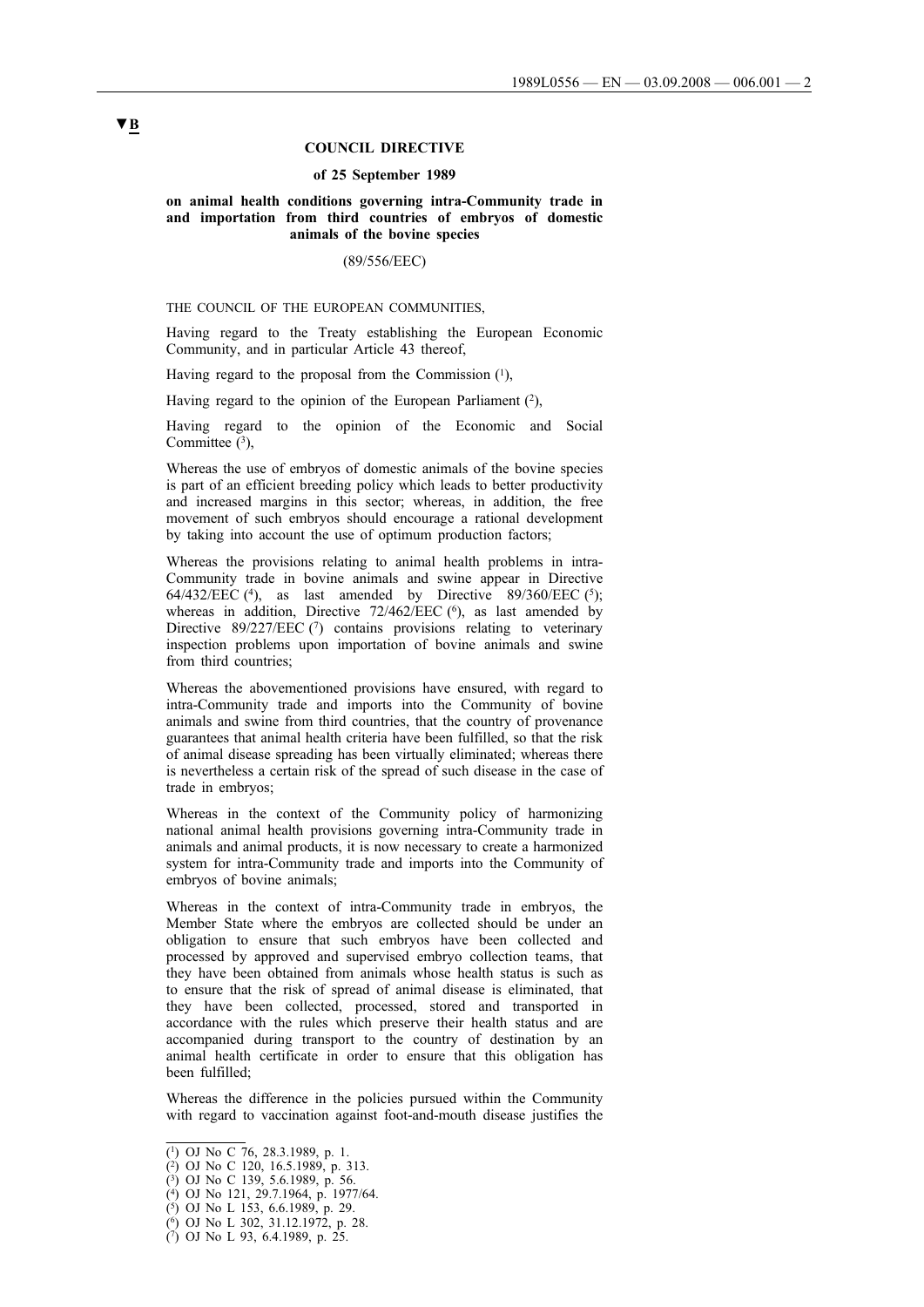maintenance, for fresh embryos, of derogations, limited in time, authorizing the requirement by the Member States of additional protection against that disease;

Whereas a list of third countries should be drawn up, taking into account animal health criteria, from which embryos may be imported into the Community; whereas without prejudice to such a list the Member States must not authorize importation unless the embryos have been collected, processed and stored by embryo collection teams which reach certain standards and which are officially supervised; whereas, in addition, in respect of countries on that list, specific animal health conditions should be laid down according to circumstances; whereas on-the-spot checks may be carried out in order to verify compliance with those standards;

Whereas in order to prevent the transmission of certain contagious diseases, import controls should be carried out when a consignment of embryos arrives on the territory of the Community, except in the case of external transit;

Whereas, in the case of internal transit, the measures to be taken by Member States after such controls must be defined;

Whereas the Commission should be entrusted with taking certain measures for implementing this Directive; whereas to that end procedures should be established for cooperation between the Commission and the Member States;

Whereas this Directive does not affect trade in embryos obtained, treated or stored before the date on which the Member States must comply with it,

HAS ADOPTED THIS DIRECTIVE:

### CHAPTER I

#### **General provisions**

#### *Article 1*

1. This Directive defines the animal health conditions governing intra-Community trade in and importation from third countries of fresh and frozen embryos of domestic animals of the bovine species.

### **▼M2**

2. This Directive shall not apply to embryos derived by transfer of nuclei.

# **▼B**

#### *Article 2*

For the purposes of this Directive, the definitions contained in Article 2 of Directive 64/432/EEC and Article 2 of Directive 72/462/EEC shall apply as necessary.

Moreover:

- (a) 'embryo' means the initial stage of development of a domestic animal of the bovine species while it is capable of being transferred to a recipient dam;
- (b) 'embryo collection team' means an officially approved group of technicians or structure supervised by a team veterinarian competent to perform the collection, processing and storage of embryos according to the conditions set out in Annex A;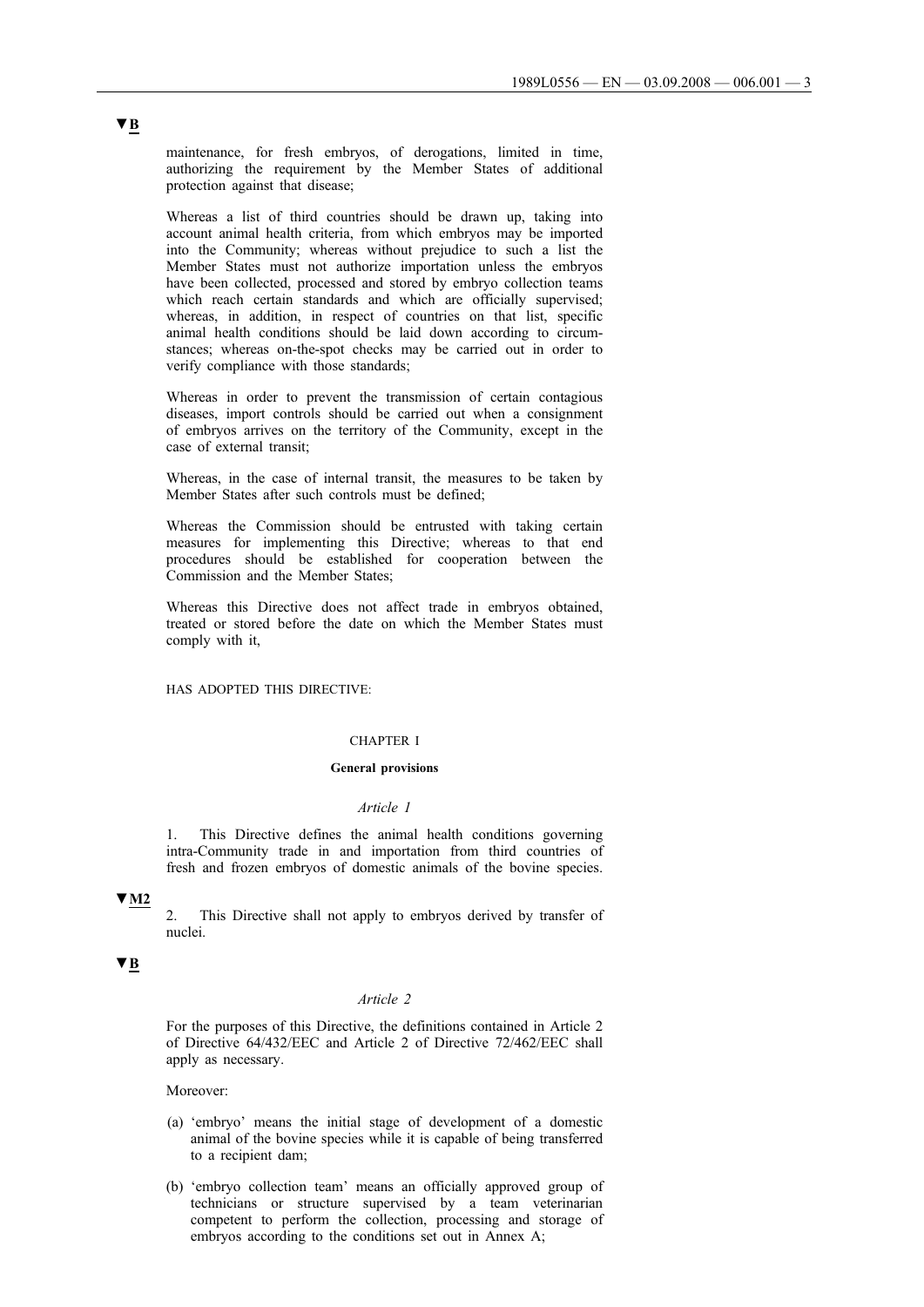- (c) 'team veterinarian' means the veterinarian responsible for the supervision of an embryo collection team in accordance with the conditions laid down in Annex A;
- (d) 'consignment of embryos' means a quantity of embryos removed in one operation from a single donor and covered by a single certificate;
- (e) 'country of collection' means the Member State or third country in which embryos are produced, collected, processed and, where necessary, stored, and from which they are sent to a Member State;
- (f) 'approved diagnostic laboratory' means a laboratory situated in the territory of a Member State or third country approved by the competent veterinary authority to carry out the diagnostic tests laid down in this Directive;

## **▼M2**

(g) 'embryo production team' means an officially approved embryo collection team for *in vitro* fertilization in accordance with the conditions laid down in the relevant Annex.

# **▼B**

# CHAPTER II

#### **Rules for intra-Community trade**

#### *Article 3*

Each Member State shall ensure that embryos shall not be sent from its territory to that of another Member State unless they meet the following conditions:

# **▼M2**

(a) they must have been conceived as a result of artificial insemination or *in vitro* fertilization with semen from a donor sire standing at a semen collection centre approved by the competent authority for the collection, processing and storage of semen or by semen imported in accordance with Directive 88/407/EEC (1).

#### **▼B**

In accordance with the procedure laid down in Article 18, the Commission may authorize trade in embryos of certain specific species conceived as a result of natural service by bulls whose health status complies with Annex B to that Directive;

- (b) they must have been collected from domestic animals of the bovine species whose health status complies with Annex B of this Directive;
- (c) they must have been collected, processed and stored by an embryo collection team approved in accordance with Article 5 (1);
- (d) they must have been collected, processed and stored by the embryo collection team in accordance with Annex A of this Directive;
- (e) they must be accompanied, during transport to the Member State of destination, by an animal health certificate complying with Article 6 (1).



<sup>(1)</sup> OJ No L 194, 22.7.1988, p. 10. Directive as last amended by Directive 90/425/EEC (OJ No L 224, 18.8.1990, p. 29).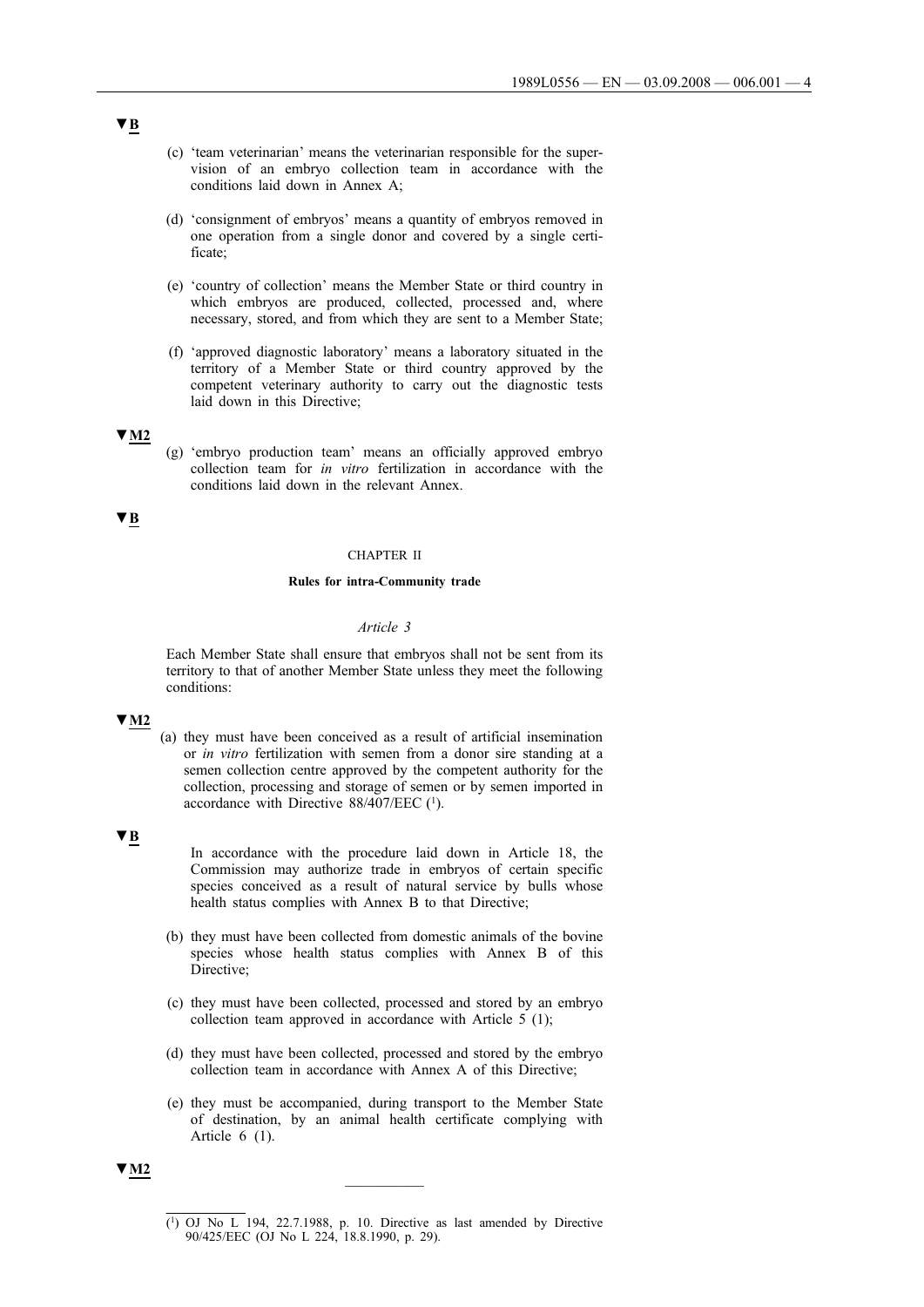### *Article 5*

1. Approval of an embryo collection team as provided for in Article 3 (c) shall be granted only where the provisions of Annex A, Chapter I are observed and where the embryo collection team is able to satisfy the other provisions of this Directive.

Any major change in the organization of the team is to be notified to the competent authority.

The approval of the team shall be renewed whenever the team veterinarian is replaced or whenever any major changes are made in its organization or the laboratories or equipment at its disposal.

The official veterinarian shall supervise observance of the provisions outlined above. Approval shall be withdrawn where one or more of the provisions is no longer observed.

# **▼M6**

2. The competent authority of each Member State concerned shall register embryo collection teams and give a veterinary registration number to each team.

Each Member State shall draw up and keep up to date a list of embryo collection teams and their veterinary registration numbers and make it available to the other Member States and to the public.

## **▼M1** \_\_\_\_\_\_\_\_\_\_

# **▼B**

The veterinary experts must be nationals of a Member State other than those involved in the dispute.

# **▼M2**

2a. Approval of an embryo production team for embryos derived by *in vitro* fertilization shall be granted only where the provisions of the relevant Annex to this Directive are observed and where the embryo production team is able to satisfy the other relevant provisions of this Directive and in particular the provisions of paragraphs 1 and 2 of this Article, which shall apply *mutatis mutandis*.

### **▼B**

3. The detailed rules for applying this Article shall be adopted in accordance with the procedure laid down in Article 18.

#### *Article 6*

1. An animal health certificate drawn up by an official veterinarian of the Member State of collection on a form conforming to the specimen in Annex C shall accompany each consignment of embryos. A separate certificate shall be issued for each consignment.

- 2. The animal health certificate must:
- (a) consist of a single form and be drawn up in at least the official language(s) of the Member State of destination;
- (b) be made out to a single consignee;
- (c) accompany the consignment of embryos to its destination in its original form.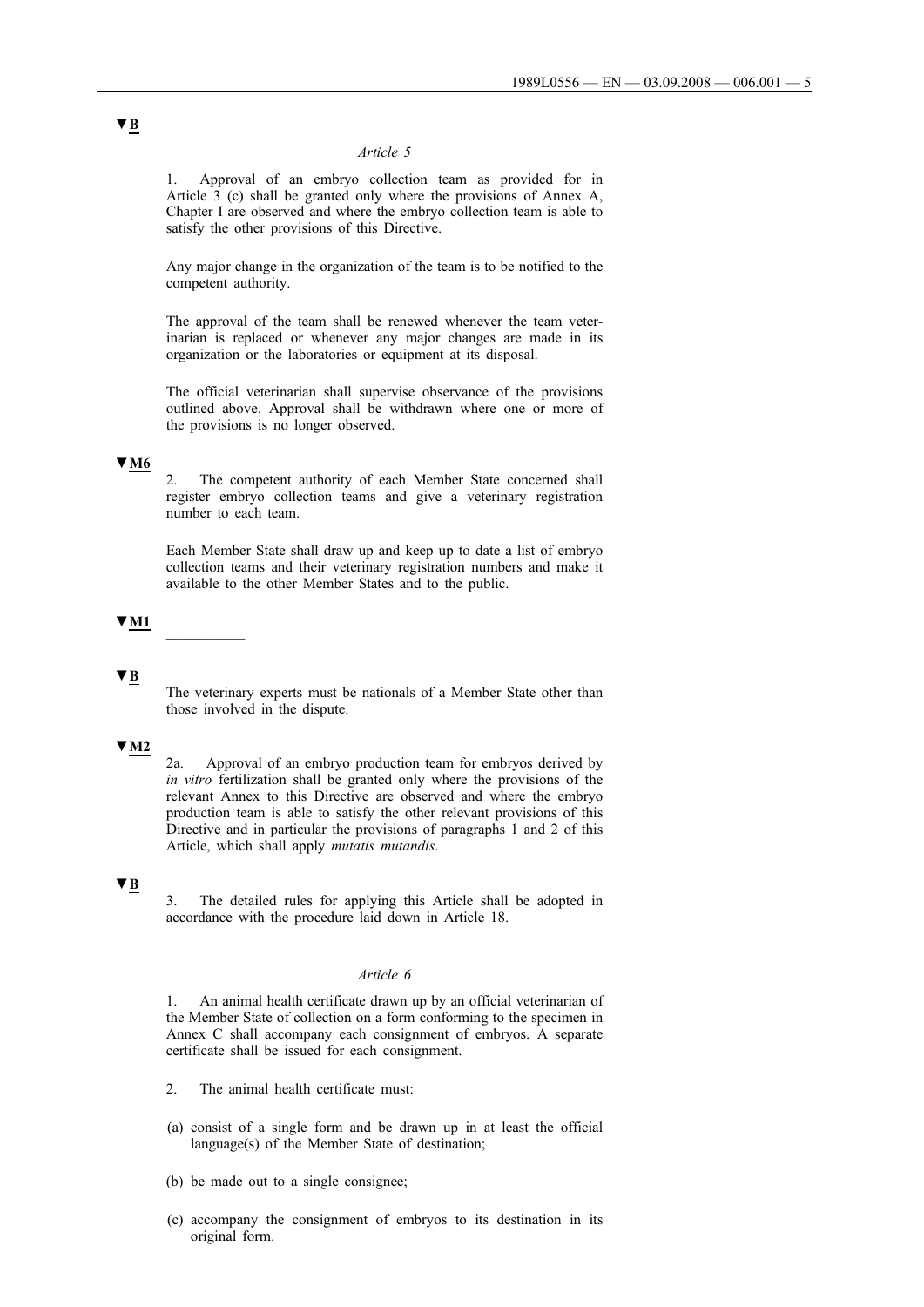#### CHAPTER III

#### **Rules for importation from third countries**

#### *Article 7*

1. Embryos shall be imported only from those third countries or parts thereof which appear on a list drawn up in accordance with the procedure laid down in Article 18. That list may be supplemented or amended in accordance with the same procedure.

In deciding whether a third country or parts thereof may appear on the list referred to in paragraph 1, particular account shall be taken of:

- (a) the state of health of the livestock, other domestic animals and wildlife in the third country, with particular reference to exotic animal diseases, and of the environmental health situation in that country, which might endanger animal health in the Member States;
- (b) the regularity and rapidity of the information supplied by the third country concerning the existence of contagious animal diseases in its territory, in particular those diseases mentioned in lists A and B of the International Office of Epizootic Diseases;
- (c) the rules of the third country on animal disease prevention and control;
- (d) the structure of the veterinary services in the third country and their powers;
- (e) the organization and implementation of measures to prevent and control contagious animal diseases; and
- (f) the guarantees which the third country can give with regard to compliance with the rules set out in this Directive.

3. The list referred to in paragraph 1 and all amendments thereto shall be published in the *Official Journal of the European Communities*.

### **▼M6**

### *Article 8*

1. Member States shall only authorise imports of embryos dispatched from an embryo collection or production team situated in one of the third countries appearing on the list referred to in Article 7 and for which the competent authority of the third country concerned is able to give the guarantees that the following conditions are met:

- (a) it meets the conditions:
	- (i) for the approval of embryo collection and embryo production teams set out in Chapter I of Annex A;
	- (ii) relating to the collection, processing, storage and transport of embryos by such teams set out in Chapter II of that Annex;
- (b) it has been officially approved by the competent authority of the third country for exports to the Community;
- (c) it is subject to inspections by an official veterinarian of the third country at least twice a year.

2. The list of embryo collection or production teams that the competent authority of the third country appearing on the list referred to in Article 7 has approved in accordance with the conditions set out in paragraph 1 of this Article and from which embryos may be dispatched to the Community shall be communicated to the Commission.

The approval of an embryo collection or production team must be immediately suspended or withdrawn by the competent authority of the third country where it no longer complies with the conditions set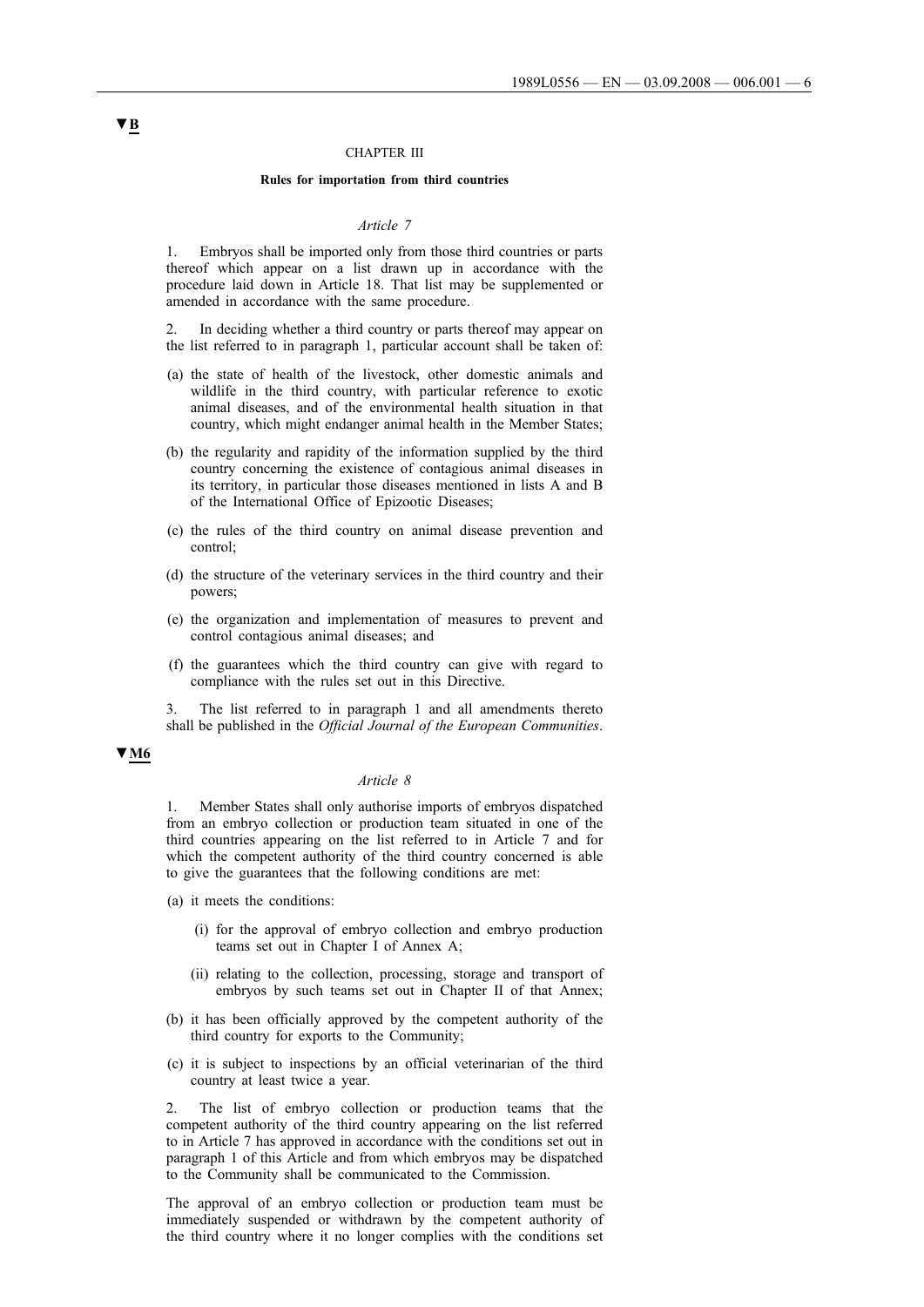### out in paragraph 1 and the Commission must be immediately informed thereof.

The Commission shall provide the Member States with any new and updated lists that it receives from the competent authority of the third country concerned in accordance with this paragraph and shall make them available to the public for information purposes.

3. Detailed rules for the uniform application of this Article may be adopted in accordance with the procedure referred to in Article 18(2).

# **▼B**

#### *Article 9*

1. Importation of embryos from the territory of a third country or part thereof on the list drawn up in accordance with Article 7 (1) shall take place only if the embryos:

- (a) come from donor animals which, immediately prior to the collection of their embryos, have remained for at least six months in the territory of the third country concerned, and in a maximum of two herds complying with at least the requirements set out in paragraph 2;
- (b) comply with the animal health requirements adopted in accordance with the procedure laid down in Article 18 for imports of embryos from that country.

In adopting the requirements referred to in the first subparagraph, consideration shall be given to:

- (a) the health situation in the area surrounding the place of embryo collection, with particular reference to the diseases appearing on list A of the International Office of Epizootic Diseases;
- (b) the state of health of the herd concerned in the embryo collection, including testing requirements;
- (c) the state of health of the donor animal and testing requirements;
- (d) collecting, processing and storing requirements in relation to embryos.

2. The reference basis for fixing animal health conditions in accordance with paragraph 1 for tuberculosis, bovine brucèllosis and enzootic bovine leucosis shall be the standards laid down in Annexes A and G to Directive 64/432/EEC. Under the procedure laid down in Article 18 and on a case-by-case basis, derogations from those provisions may be decided upon where an interested third country provides similar and at least equivalent guarantees with reference to animal health.

### **▼M2**

3. In laying down animal health provisions concerning foot-andmouth disease in accordance with paragraph 1, it must be taken into account that:

- only frozen embryos may be imported from third countries where vaccination against foot-and-mouth disease is practised. The embryos must be stored under approved conditions for a minimum of 30 days before consignment,
- donor animals must come from a holding in which no animal has been vaccinated against foot-and-mouth disease during the 30 days prior to collection, and which is not subject to any prohibition or quarantine measures.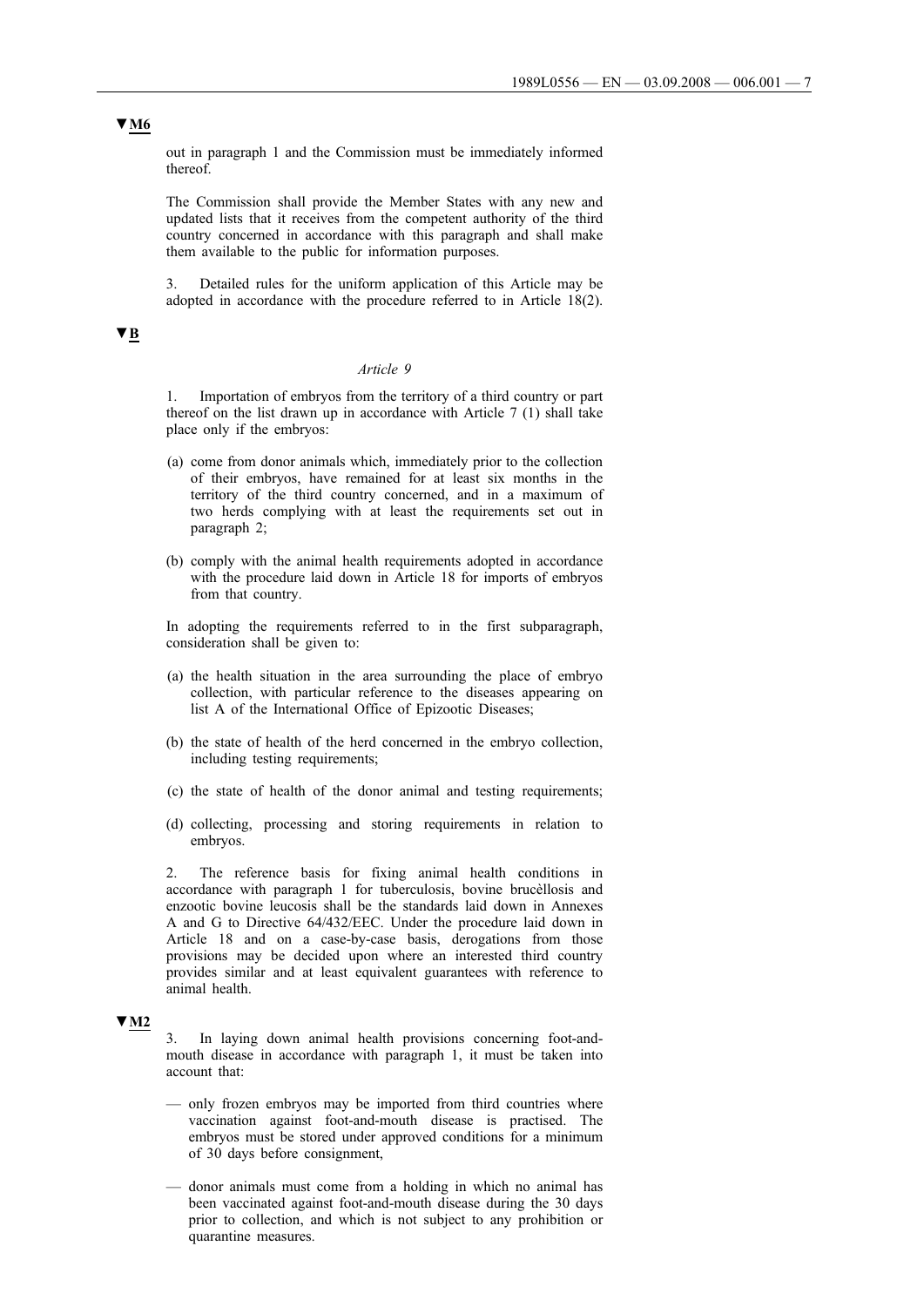#### *Article 10*

1. Importation of embryos shall be authorized only on submission of an animal health certificate drawn up and signed by an official veterinarian of the third country of collection.

The certificate must:

- (a) be drawn up in at least the official language or languages of the Member State of destination and the official language or languages of the Member State where the import control provided for in Article 11 is carried out;
- (b) be made out to a single consignee;
- (c) accompany the embryos in the original.

2. The animal health certificate must be on a form conforming to a specimen drawn up in accordance with the procedure laid down in Article 18.

# **▼M6**

#### *Article 11*

The rules laid down in Directive 97/78/EC shall apply, in particular to the organisation of, and follow-up to the checks to be carried out by the Member States and the safeguard measures to be applied in accordance with the procedure referred to in Article 22 of that Directive.

### **▼B**

#### CHAPTER IV

**Rules on safeguard and control measures**

**▼M1** \_\_\_\_\_\_\_\_\_\_

## *Article 14*

The rules laid down in Council Directive 90/425/EEC of 26 June 1990 concerning veterinary and zootechnical checks in intra-Community trade in certain live animals and products with a view to the completion of the internal market  $(1)$ , shall apply in particular to checks at origin, to the organization of, and follow-up to, the checks to be carried out by the country of destination, and to the safeguard measures to be implemented.

#### **▼B**

#### *Article 15*

1. Veterinary experts from the Commission may, in cooperation with the competent authorities of the Member States or third countries, make on-the-spot checks in so far as that is indispensable for ensuring uniform application of this Directive.

The country of collection within whose territory a check is being carried out shall give all necessary assistance to the experts in carrying out their duties. The Commission shall inform the country of collection concerned of the results of the investigation.

The country of collection concerned shall take any measures which may prove necessary to take account of the results of the investigation. If the country of collection does not take those measures, the Commission may, after the situation has been examined by the Standing Veterinary Committee, authorize Member States to refuse entry into their territory for embryos obtained, processed or stored by the collection team in question or withdraw approval in the case of third countries.

<sup>(1)</sup> OJ No L 224, 18.8.1990, p. 29.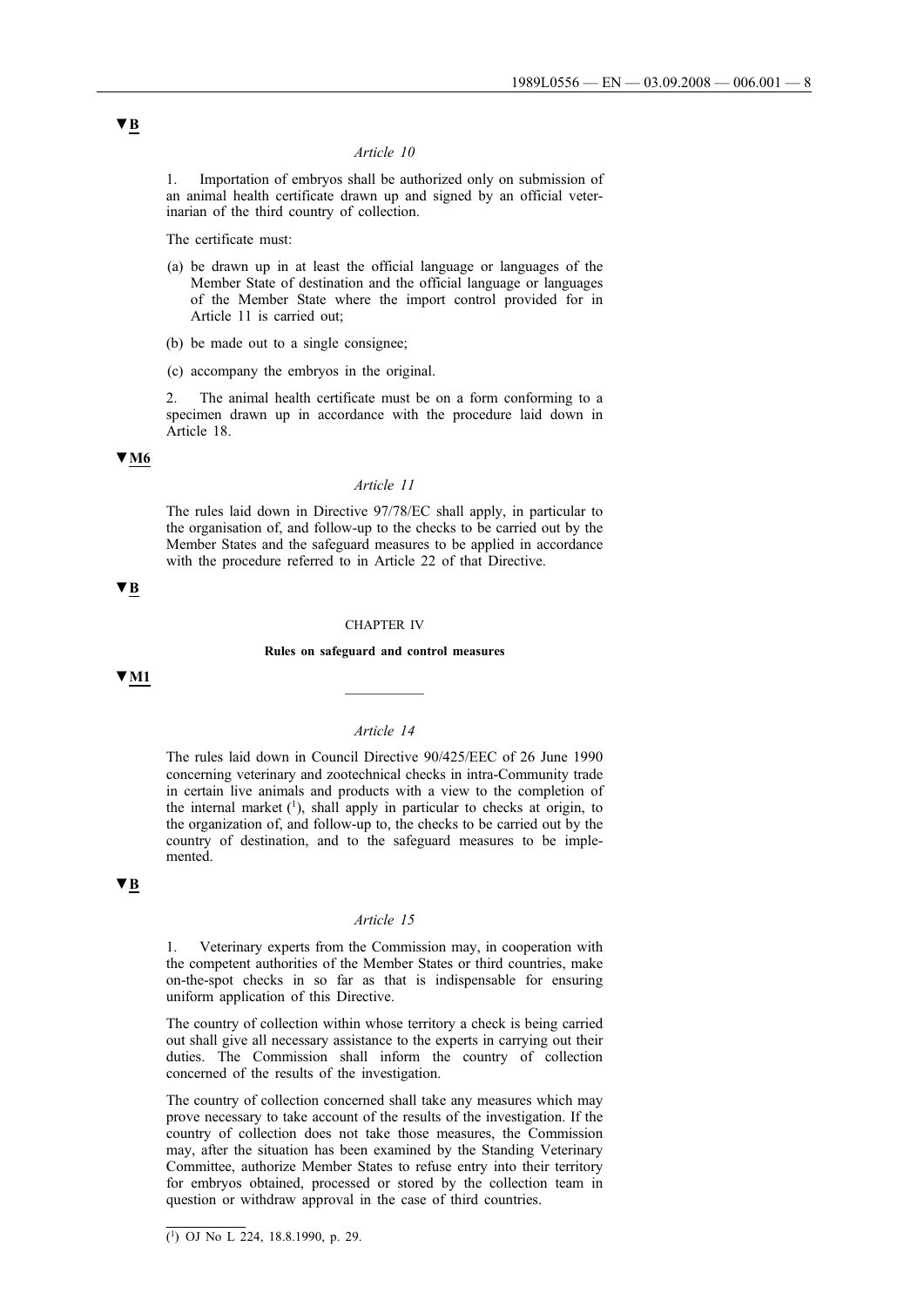2. The general provisions for implenting this Article, especially as regards the frequency and method of carrying out the checks referred to in the first subparagraph of paragraph 1, shall be laid down in accordance with the procedure set out in Article 18.

### CHAPTER V

#### **Final provisions**

#### *Article 16*

Amendments to the Annexes, in particular to adapt them to advances in technology, shall be decided in accordance with the procedure set out in Article 18.

# **▼M4**

## *Article 17*

1. The Commission shall be assisted by the Standing Committee on the Food Chain and Animal Health set up pursuant to Article 58 of Regulation (EC) No 178/2002 (1).

2. Where reference is made to this Article, Articles 5 and 7 of Decision 1999/468/EC (2) shall apply.

The period laid down in Article 5(6) of Decision 1999/468/EC shall be set at 15 days.

3. The Committee shall adopt its Rules of Procedure.

#### *Article 18*

1. The Commission shall be assisted by the Standing Committee on the Food Chain and Animal Health.

2. Where reference is made to this Article, Articles 5 and 7 of Decision 1999/468/EC shall apply.

The period laid down in Article 5(6) of Decision 1999/468/EC shall be set at three months.

# **▼B**

#### *Article 19*

1. This Directive shall not apply to embryos collected, processed and stored in a Member State before 1 January 1991.

2. Until the date of entry into force of the decisions adopted pursuant to Articles 7, 8 and 9, the Member States shall not apply to imports of embryos from third countries more favourable conditions than those resulting from the application of Chapter II.

#### *Article 20*

Member States shall bring into force the laws, regulations and administrative provisions necessary to comply with this Directive no later than 1 January 1991. They shall forthwith inform the Commission thereof.

#### *Article 21*

This Directive is addressed to the Member States.

<sup>(1)</sup> OJ L 31, 1.2.2002, p. 1.

<sup>(2)</sup> OJ L 184, 17.7.1999, p. 23.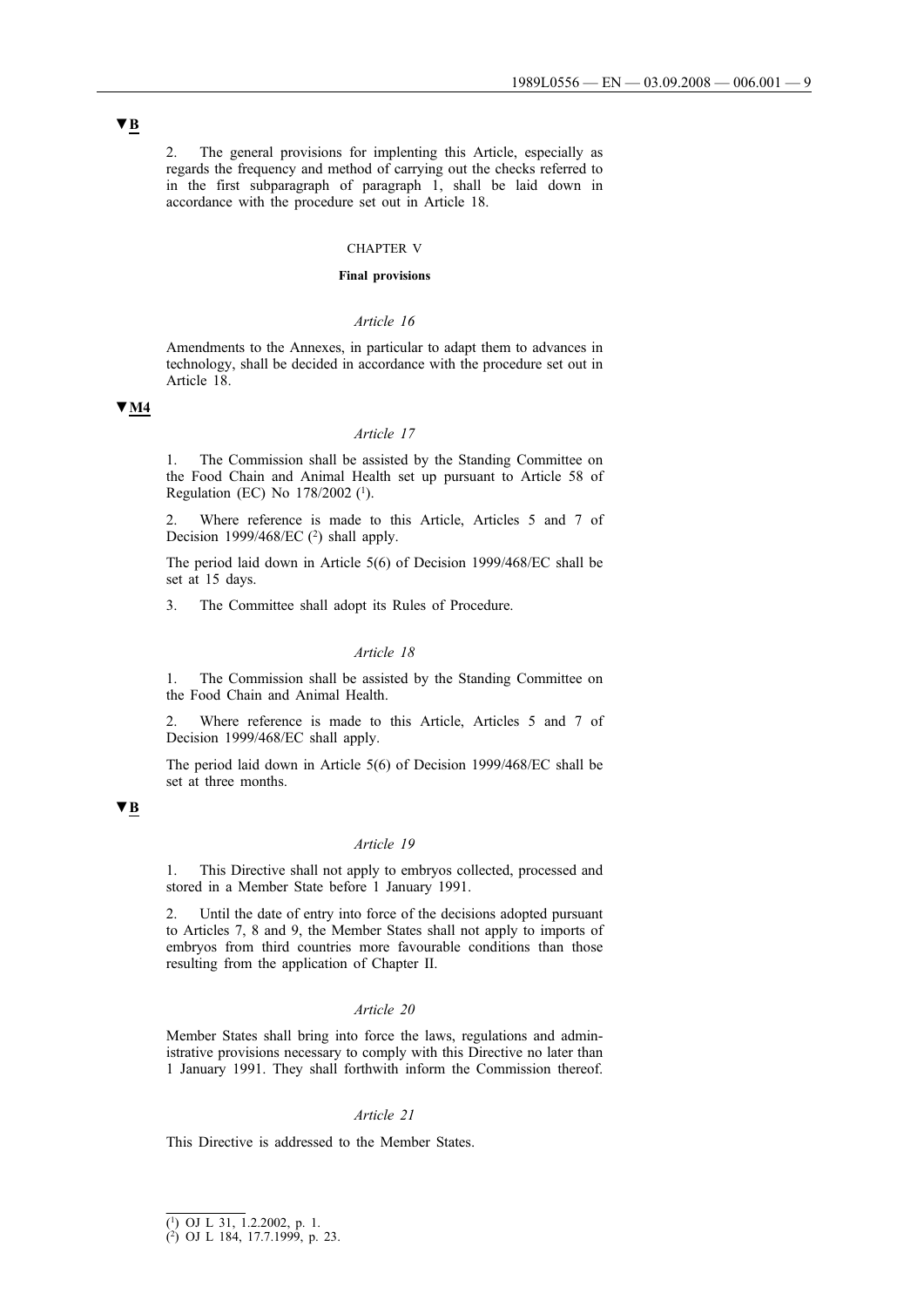#### *ANNEX A*

### CHAPTER I

### **▼M3**

#### **Conditions for the approval of embryo collection and embryo production teams**

#### **▼B**

In order to be given approval each embryo collection team must fulfil the following requirements:

- (a) the collection, processing and storage of embryos must be carried out either by a team veterinarian or under his responsibility by one or more technicians who are competent and trained by the team veterinarian in methods and techniques of hygiene;
- (b) it must be placed under the general supervision and authority of the official veterinarian;
- (c) it must have at its disposal permanent or mobile laboratory facilities where embryos can be examined, processed and packed, consisting of at least a work surface, a microscope and cryogenic equipment;
- (d) in the case of a permanently sited laboratory, it must have at its disposal:
	- a room where embryos can be manipulated which is adjacent to but physically separate from the area used to handle the donor animals during collection,
	- a room or area equipped for cleansing and sterilizing instruments and equipment used in embryo collection and manipulation,

### **▼M3**

where micromanipulation of the embryo which involves penetration of the *zona pellucida* is to be carried out, this shall be done in suitable laminar-flow facilities which shall be properly cleaned and disinfected between batches;

# **▼B**

- (e) it must have at its disposal in the case of a mobile laboratory a specially equipped part of the vehicle consisting of two separate sections,
	- one for the examination and manipulation of embryos which shall be a clean section, and
	- the other for accommodating equipment and materials used in contact with the donor animals.

A mobile laboratory shall always have contact with a permanently sited laboratory to ensure the sterilization of its equipment and the provision of fluids and other products necessary for the collection and manipulation of embryos.

#### **▼M3**

Furthermore, to be approved as a team for the production and processing of embryos derived by *in vitro* fertilization and/or *in vitro* culture, an embryo production team must fulfil the following additional requirements:

- (f) the personnel must be trained in appropriate disease control and laboratory techniques, particularly in procedures for working in sterile conditions;
- (g) it must have at its disposal a permanently-sited processing laboratory which must:
	- have adequate equipment and facilities, including a separate room for recovering oocytes from ovaries, and separate rooms or areas for processing oocytes and embryos, and storing embryos,
	- have laminar-flow facilities under which all oocytes, semen and embryos must be processed; however, the centrifugation of semen may be carried out outside the laminar-flow facility, as long as full hygienic precautions are taken;
- (h) where oocytes and other tissues are to be collected in an abattoir, it must have at its disposal suitable equipment for the collection and transport of the ovaries and other tissues to the processing laboratory in a hygienic and safe manner.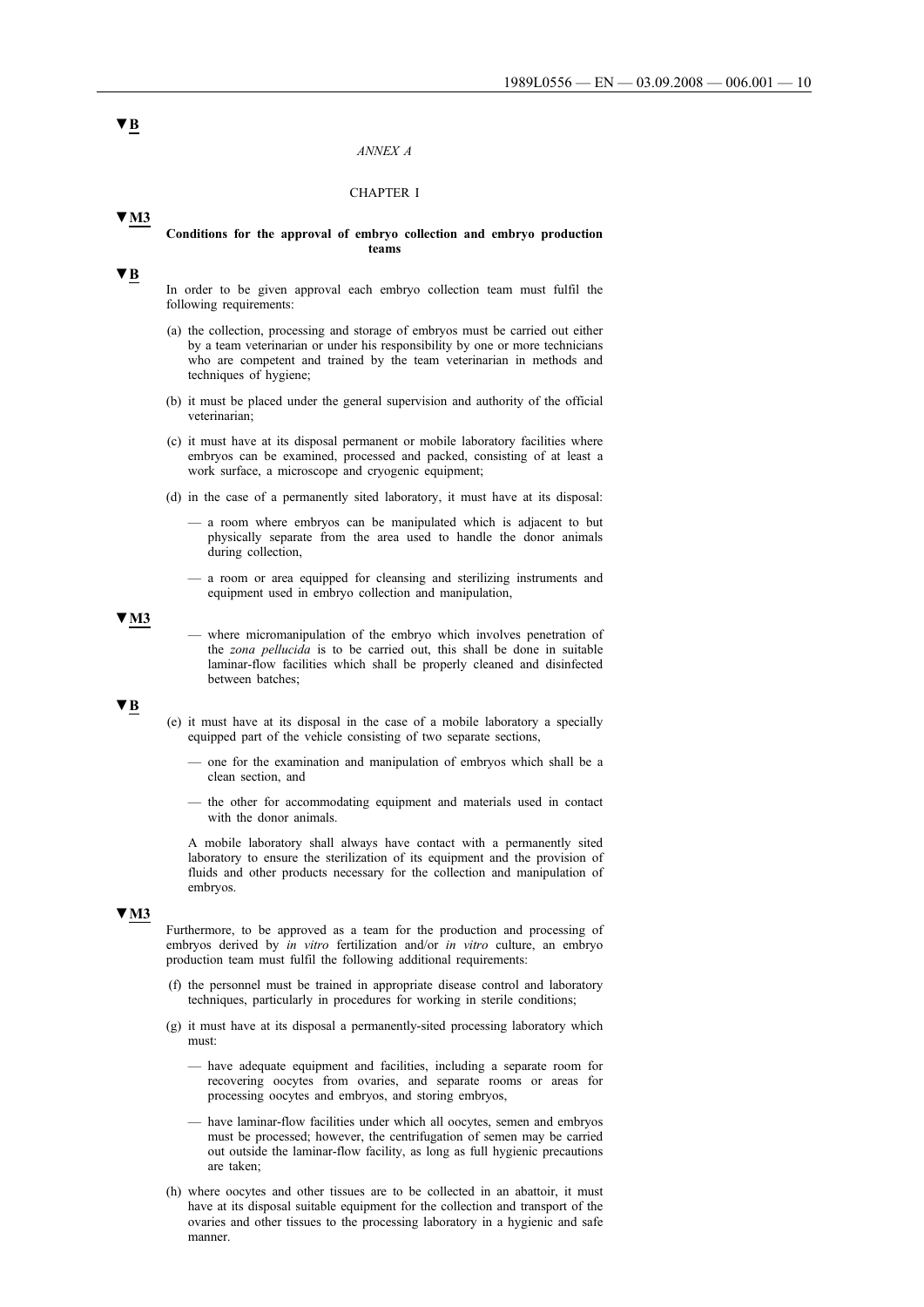#### CHAPTER II

**Conditions relating to the collection, processing, storage and transport of embryos by the approved embryo collection ►M3 or production ◄ team**

- 1. *Collection and processing*
	- (a) Embryos shall be collected and processed by an approved collection team, without coming into contact with any other consignment of embryos not meeting the requirements of this Directive.
	- (b) Embryos shall be collected in a place which is isolated from other parts of the premises or holding and which must be in good repair and easy to cleanse and disinfect.
	- (c) Embryos shall be processed (examined, washed, treated and placed in identified and sterile containers) in either a permanent laboratory facility or a mobile laboratory facility, which is not situated in a zone subject to prohibition or quarantine measures.
	- (d) All implements which come into contact with the embryos or the donor animal during collection and processing shall be disposable or shall be properly disinfected or sterilized prior to use.
	- (e) Products of animal origin used during collection of the embryos and in the transport medium shall be obtained from sources which present no animal health risk or are to be so treated prior to use so that such risk is prevented. **►M3** All media and solutions shall be sterilized by approved methods according to the recommendations of the manual of the International Embryo Transfer Society (IETS). Antibiotics may be added to the media in accordance with the IETS manual. ◄
	- (f) Storage flasks and transport flasks shall be properly disinfected or sterilized before the commencement of each filling operation.
	- (g) The cryogenic agent used shall not have been previously used for other products of animal origin.
	- (h) Each embryo container and the containers in which they are stored and transported shall be clearly code-marked in such a way that the date of collection of the embryos and the breed and identification of the donor sire and donor dam, as well as the registration number of the team can be readily established. The characteristics and form of this code-marking shall be established in accordance with the procedure laid down in Article 18.
	- (i) Each embryo shall be washed at least 10 times in a special fluid for embryos which shall be changed each time and which, unless decided otherwise under point (m), shall contain trypsin, in accordance with internationally recognized procedures. Each wash shall be a 100-fold dilution of the previous wash and a sterile micropipette shall be used to transfer the embryo on each occasion.
	- (j) After the last wash each embryo shall be subjected to microscopic examination **►M3** at a magnification of at least × 50 ◄ over its entire surface to determine that the '*zona pellucida*' is intact and is free from any adherent material. **►M3** Any micromanipulation which involves penetration of the *zona pellucida* must be carried out in the facilities approved for the purpose, and after the last wash and examination. Such micromanipulation may only be carried out on an embryo having an intact *zona pellucida*. ◄
	- (k) Each consignment of embryos that has successfully undergone the examination provided for in (j) shall be placed in a sterile container marked in accordance with (h) and which shall be sealed immediately.
	- (l) Each embryo shall, where appropriate, be frozen as soon as possible and stored in a place which is under the control of the team veterinarian and which is subject to regular inspection by an official veterinarian.
	- (m) In accordance with the procedure laid down in Article 18 a protocol shall be drawn up before the date provided for in Article 20 concerning authorized flushing and washing fluids, washing techniques and, where necessary, enzymatic treatments together with authorized transportation media.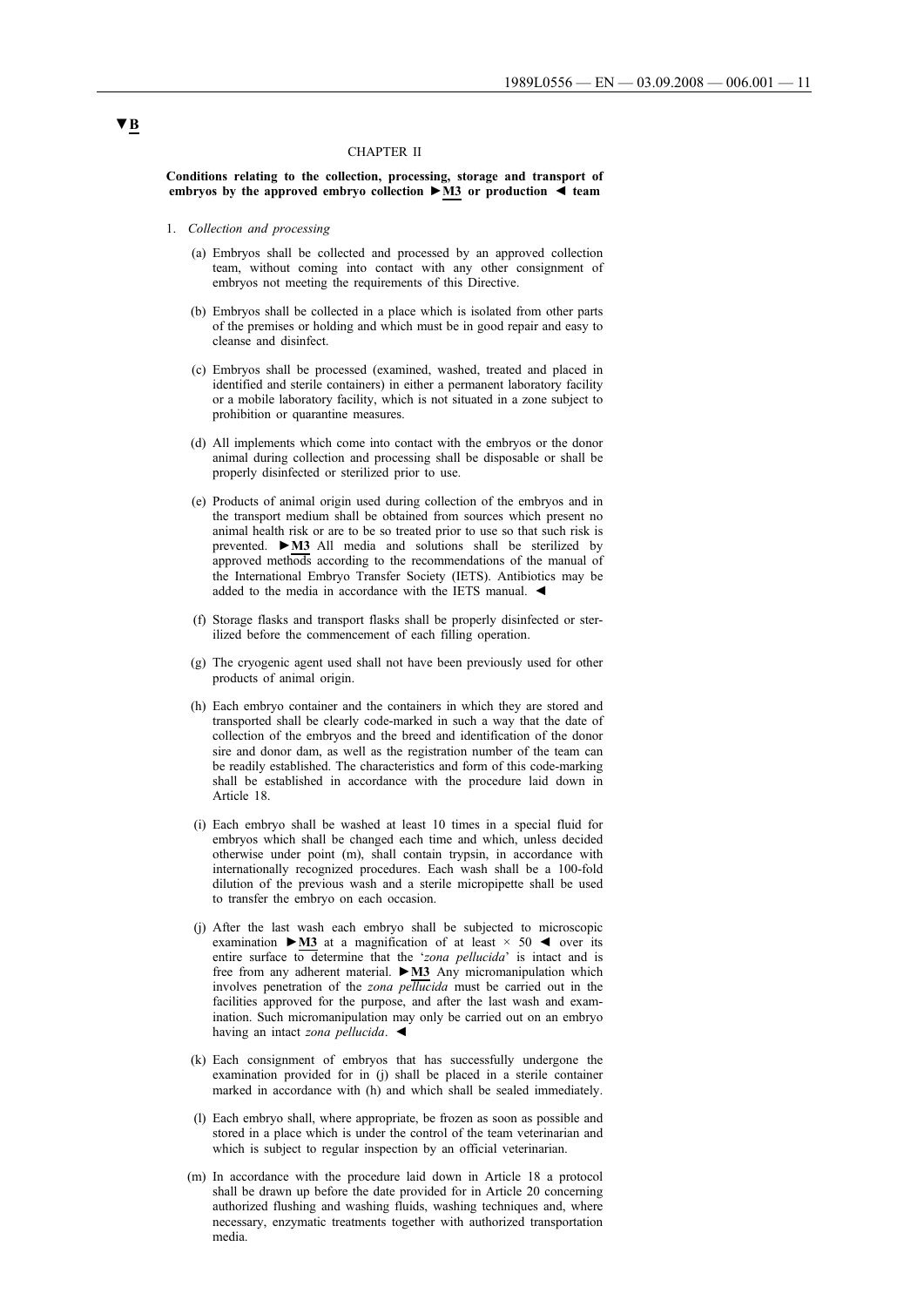Pending the adoption of a protocol on enzymatic treatments, the national rules on the use of trypsin shall continue to apply, in compliance with the general provisions of the Treaty.

- (n) Each collection team must submit routine samples of flushing fluids, washing fluids, disintegrated embryos, non-fertilized ova etc., resulting from its activities for official examination for bacterial and viral contamination. The procedure for collecting of samples, conducting such examinations, together with the standards to be achieved shall be decided in accordance with the procedure laid down in Article 18. If the standards laid down are not achieved the competent authority which granted the official approval to the team shall withdraw that approval.
- (o) Each collection team must keep a record of its activities in respect of embryo collection during the 12 months before and 12 months after storage including:
	- the breed, age and identification of the donor animals concerned,
	- the place of collection, processing and storage of embryos collected by the team,
	- the identification of the embryos together with details of their destination if known,
	- details of micromanipulation techniques which involve penetration of the *zona pellucida* or other techniques such as *in vitro* fertilization and/or *in vitro* culture which have been performed on the embryos. In the case of embryos derived by *in vitro* fertilization, the identification may be done on the basis of a batch, but must contain details of the date and place of collection of ovaries and/or oocytes. It must also be possible to identify the herd of origin of the donor animals.

The conditions laid down in subparagraphs (a) to (o) shall apply as appropriate to the collection, processing, storage and transport of ovaries, oocytes and other tissues for use in *in vitro* fertilization and/or *in vitro* culture. Furthermore, the following additional conditions shall apply:

- (p) when ovaries and other tissues are to be collected at an abattoir, the abattoir should be officially approved and under the control of an official veterinarian whose responsibility it is to carry out ante-and post-mortem inspection of donors;
- (q) materials and equipment coming into direct contact with ovaries and other tissues shall be sterilized before use and after sterilization, used exclusively for those purposes. Separate equipment shall be used to handle oocytes and embryos from different batches of donor animals;
- (r) ovaries and other tissues shall not be be allowed to enter the processing laboratory until completion of the post-mortem inspection of the batch. If relevant disease is found in the batch of donors, or in any animals slaughtered in that abattoir on that day, all tissues from that batch must be traced and discarded;
- (s) the washing and examination procedure laid down in subparagraphs (i) and (j) shall be carried out after the culture procedure has been completed;
- (t) any micromanipulation which involves penetration of the *zona pellucida* shall be carried out in accordance with the provisions of subparagraph (j), after the procedures laid down in subpargraph (s) have been completed;
- (u) only embryos from the same batch of donors should be stored in the same ampoule/straw.

# **▼B**

### 2. *Storage*

Each embryo collection **►M3** or production ◄ team shall ensure that the embryos are stored at suitable temperatures in premises approved for the purpose by the competent authority.

# **▼B**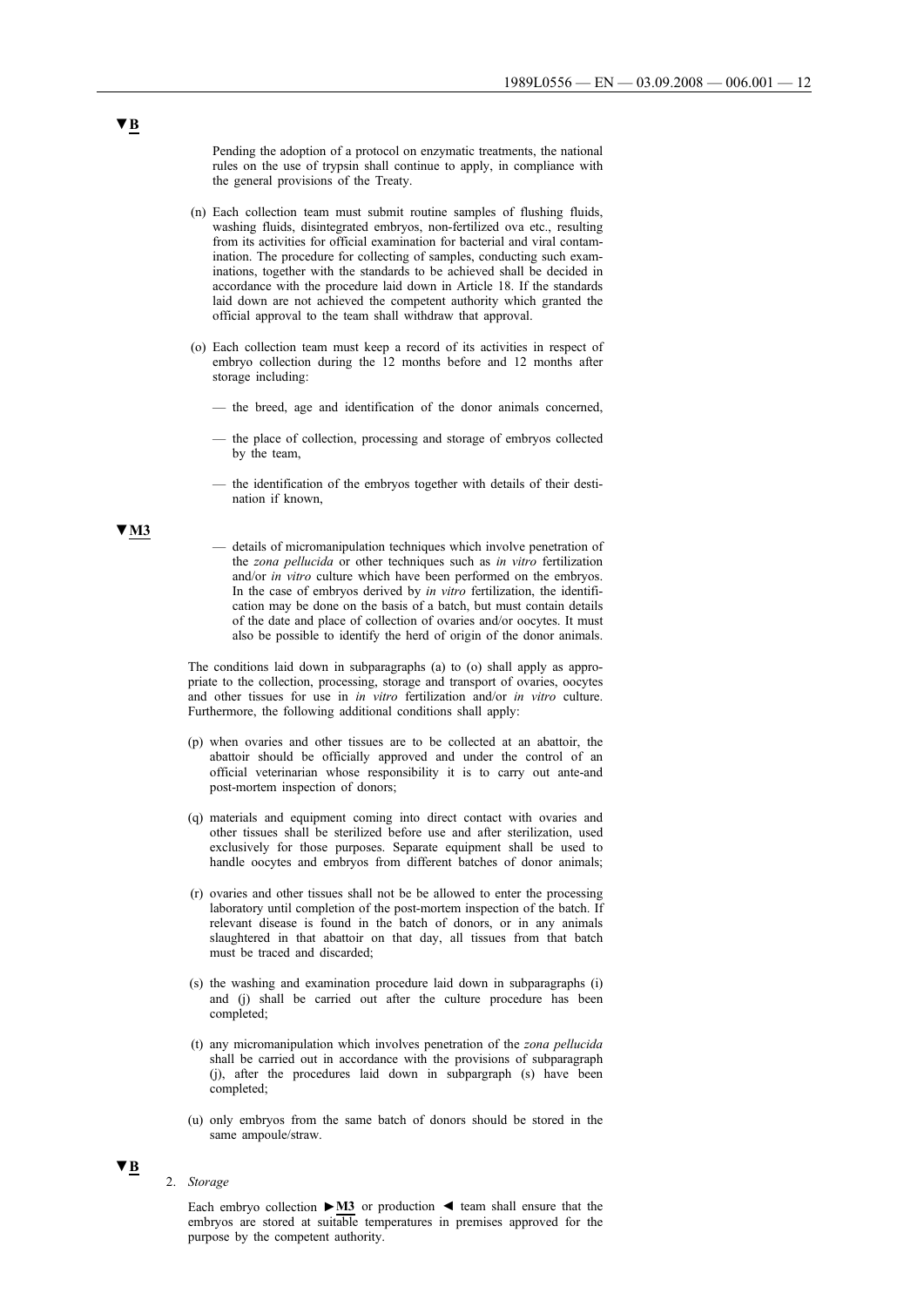In order to be approved these premises must:

- (i) comprise at least one lockable room intended exclusively for embryo storage;
- (ii) be easy to cleanse and disinfect;
- (iii) have permanent records of all incoming and outgoing movements of embryos. The final destination of the embryos in particular shall be specified in such records;
- (iv) be subject to inspection by the official veterinarian.

The competent authority may authorize the storage of semen that fulfils the requirements of Directive 88/407/EEC in the approved storage premises.

3. *Transport*

Embryos for trade must be transported in satisfactory hygienic conditions in sealed containers from the approved storage premises until their arrival at their destination.

The containers must be marked in such a way that the number coincides with the number on the animal health certificate.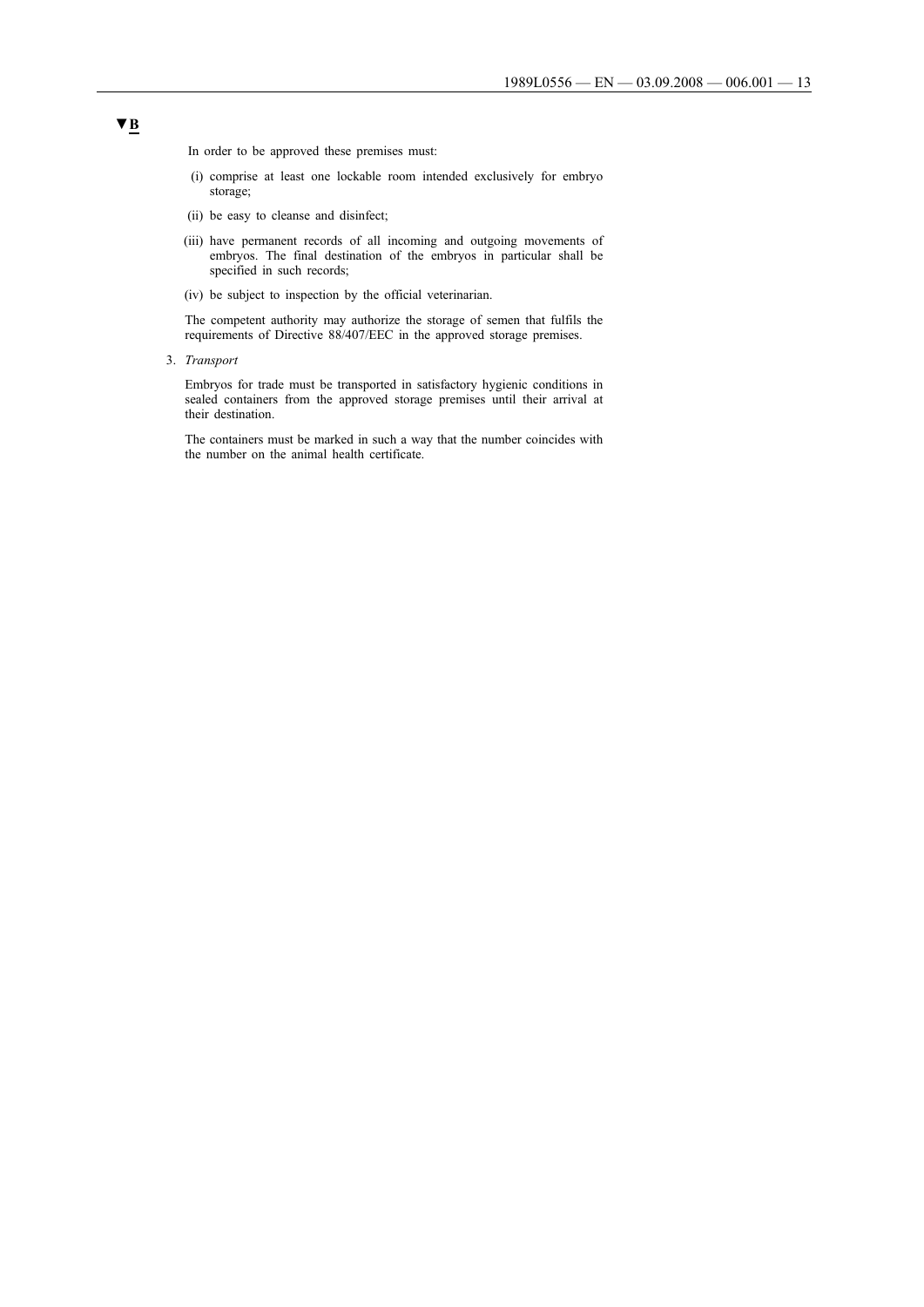#### *ANNEX B*

### **Conditions applying to donor animals**

- 1. For the purposes of embryo collection, donor animals must meet the following requirements:
	- (a) they must have spent at least the previous six months within Community territory or in the third country of collection;
	- (b) they must have been present in the herd of origin for at least 30 days prior to collection;
	- (c) they must come from herds which are:
		- officially tuberculosis free,
		- officially brucellosis free or brucellosis free,
		- enzootic bovine leucosis free

in derogation from the third indent, they may come from a herd (or herds) which is/are not leucosis-free but for which certification has been obtained that there has not been any clinical case of enzootic bovine leucosis during the past three years;

- (d) during the previous year, they must not have been present in a herd (or herds) which have shown any clinical sign of infectious bovine rhinotracheitis/infectious pustular vulvovaginitis.
- 2. On the day of embryo collection the donor cow:
	- (a) shall be kept in a holding which is not subject to veterinary prohibition or quarantine measures;
	- (b) shall show no clinical signs of disease.
- 3. Furthermore, the above conditions shall apply to live animals intended as donors of oocytes by ovum pickup or ovariectomy.
- 4. In the case of donors of ovaries and other tissues to be collected after slaughter in an abattoir, they should not have been designated for slaughter as part of a national disease eradication programme, nor should they have come from a holding subject to restrictions because of animal disease.
- 5. The abattoir where the ovaries and other tissues are collected must not be situated in a zone subject to prohibition or quarantine measures.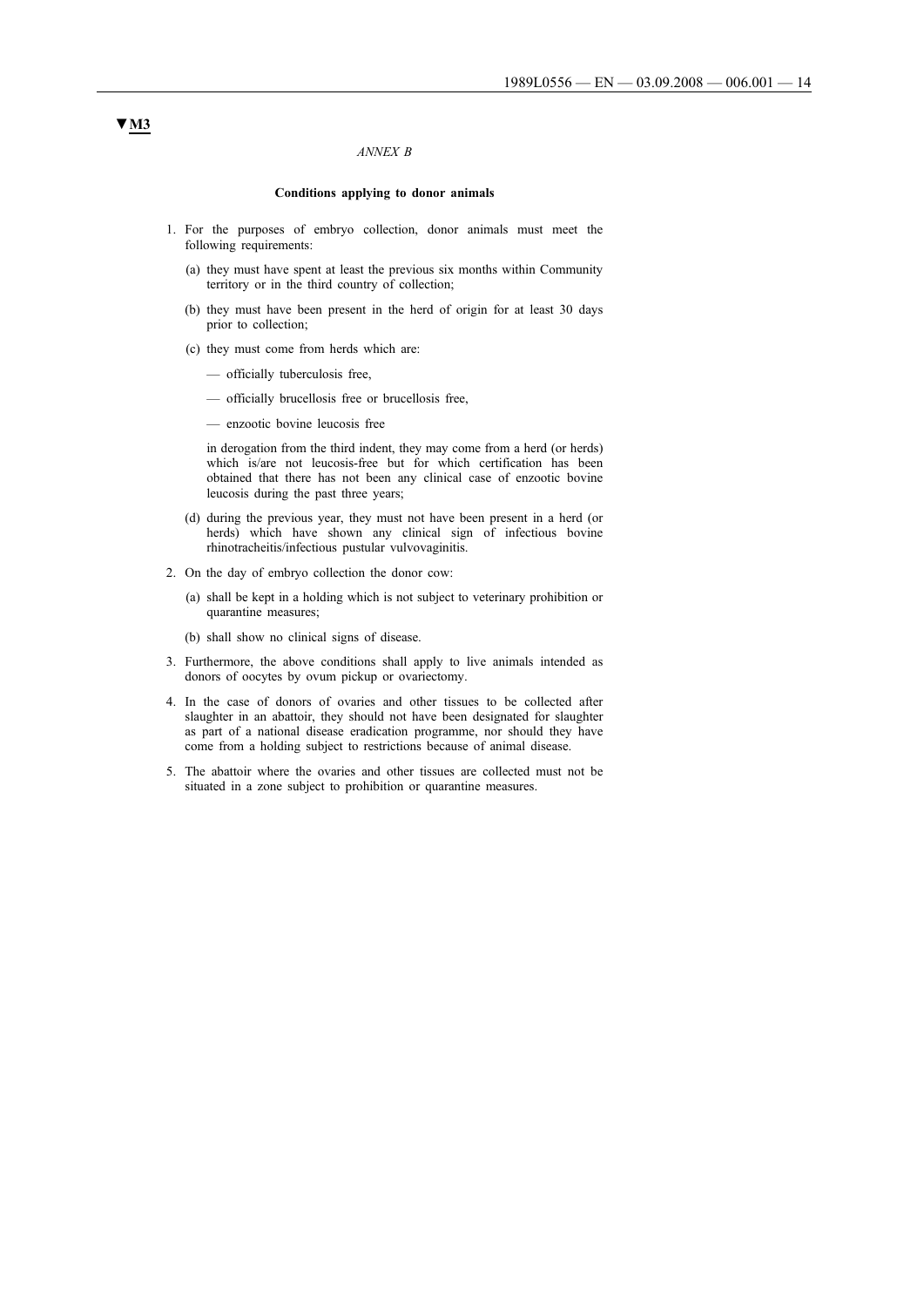*ANNEX C*

|                                          |              | EUROPEAN COMMUNITY                                             | Intra trade certificate                                                |  |  |  |  |  |
|------------------------------------------|--------------|----------------------------------------------------------------|------------------------------------------------------------------------|--|--|--|--|--|
|                                          | I.1.         | Consignor                                                      | 1.2.<br>Certificate reference number<br>I.2.a. Local reference number: |  |  |  |  |  |
|                                          | $\mathbf{I}$ | Name                                                           | 1.3.<br>Central Competent Authority                                    |  |  |  |  |  |
|                                          |              | Address                                                        |                                                                        |  |  |  |  |  |
|                                          |              | Postal code                                                    | 1.4.<br>Local Competent Authority                                      |  |  |  |  |  |
|                                          | 1.5.         | Consignee                                                      | 1.6.<br>No(s) of related original certificates                         |  |  |  |  |  |
|                                          |              | Name                                                           |                                                                        |  |  |  |  |  |
| Part I: Details of consignment presented |              | Address                                                        |                                                                        |  |  |  |  |  |
|                                          |              | Postal code                                                    | 1.7.                                                                   |  |  |  |  |  |
|                                          | 1.8.         | Country of origin<br>ISO code<br>I.9. Region of origin<br>Code | I.10. Country of<br><b>ISO</b><br>I.11. Region of<br>Code              |  |  |  |  |  |
|                                          |              |                                                                | destination<br>destination<br>code                                     |  |  |  |  |  |
|                                          |              |                                                                |                                                                        |  |  |  |  |  |
|                                          |              | I.12. Place of origin                                          | I.13. Place of destination                                             |  |  |  |  |  |
|                                          |              | Approved body  <br>Embryo team [                               | Approved body  <br>Embryo team                                         |  |  |  |  |  |
|                                          |              |                                                                | Holding [<br>Other                                                     |  |  |  |  |  |
|                                          |              | Approval number<br>Name                                        |                                                                        |  |  |  |  |  |
|                                          |              | Address                                                        | Name<br>Approval number                                                |  |  |  |  |  |
|                                          |              | Postal code                                                    | Address                                                                |  |  |  |  |  |
|                                          |              |                                                                | Postal code                                                            |  |  |  |  |  |
|                                          | 1.14.        |                                                                | 1.15.                                                                  |  |  |  |  |  |
|                                          |              | I.16. Means of transport                                       | 1.17.                                                                  |  |  |  |  |  |
|                                          |              | Aeroplane $\Box$<br>Ship $\Box$<br>Railway wagon $\square$     |                                                                        |  |  |  |  |  |
|                                          |              | Road vehicle <b>N</b><br>Other $\square$                       |                                                                        |  |  |  |  |  |
|                                          |              | Identification:                                                |                                                                        |  |  |  |  |  |
|                                          |              |                                                                |                                                                        |  |  |  |  |  |
|                                          |              | I.18. Animal species/product                                   | I.19. Commodity code (CN code)                                         |  |  |  |  |  |
|                                          |              |                                                                | I.20. Number/quantity                                                  |  |  |  |  |  |
|                                          | 1.21.        |                                                                |                                                                        |  |  |  |  |  |
|                                          |              |                                                                | I.22. Number of packages                                               |  |  |  |  |  |
|                                          |              | I.23. Identification of container/seal number                  | 1.24.                                                                  |  |  |  |  |  |
|                                          |              |                                                                |                                                                        |  |  |  |  |  |
|                                          |              | I.25. Animals certified as/products certified for:             |                                                                        |  |  |  |  |  |
|                                          |              | Artificial reproduction                                        |                                                                        |  |  |  |  |  |
|                                          |              | I.26. Transit through third country<br>□                       | I.27. Transit through Member States<br>Е<br>$\overline{\phantom{0}}$   |  |  |  |  |  |
|                                          |              | ISO code<br>Third country                                      | Member State<br>ISO code                                               |  |  |  |  |  |
|                                          |              | Exit point<br>Code                                             | Member State<br>ISO code                                               |  |  |  |  |  |
|                                          |              | Entry point<br>BIP unit no.:                                   | Member State<br>ISO code                                               |  |  |  |  |  |
|                                          |              | I.28. Export<br>□                                              | 1.29.                                                                  |  |  |  |  |  |
|                                          |              | ISO code<br>Third country                                      |                                                                        |  |  |  |  |  |
|                                          |              | Exit point<br>Code                                             |                                                                        |  |  |  |  |  |
|                                          | 1.30.        |                                                                |                                                                        |  |  |  |  |  |
|                                          |              | I.31. Identification of the animals/products                   |                                                                        |  |  |  |  |  |
|                                          |              |                                                                |                                                                        |  |  |  |  |  |
|                                          |              | (Scientific name)<br>Identification mark<br>Species            | Category<br>Approval number of the team                                |  |  |  |  |  |
|                                          |              |                                                                |                                                                        |  |  |  |  |  |
|                                          |              |                                                                |                                                                        |  |  |  |  |  |
|                                          |              |                                                                |                                                                        |  |  |  |  |  |
|                                          |              |                                                                |                                                                        |  |  |  |  |  |